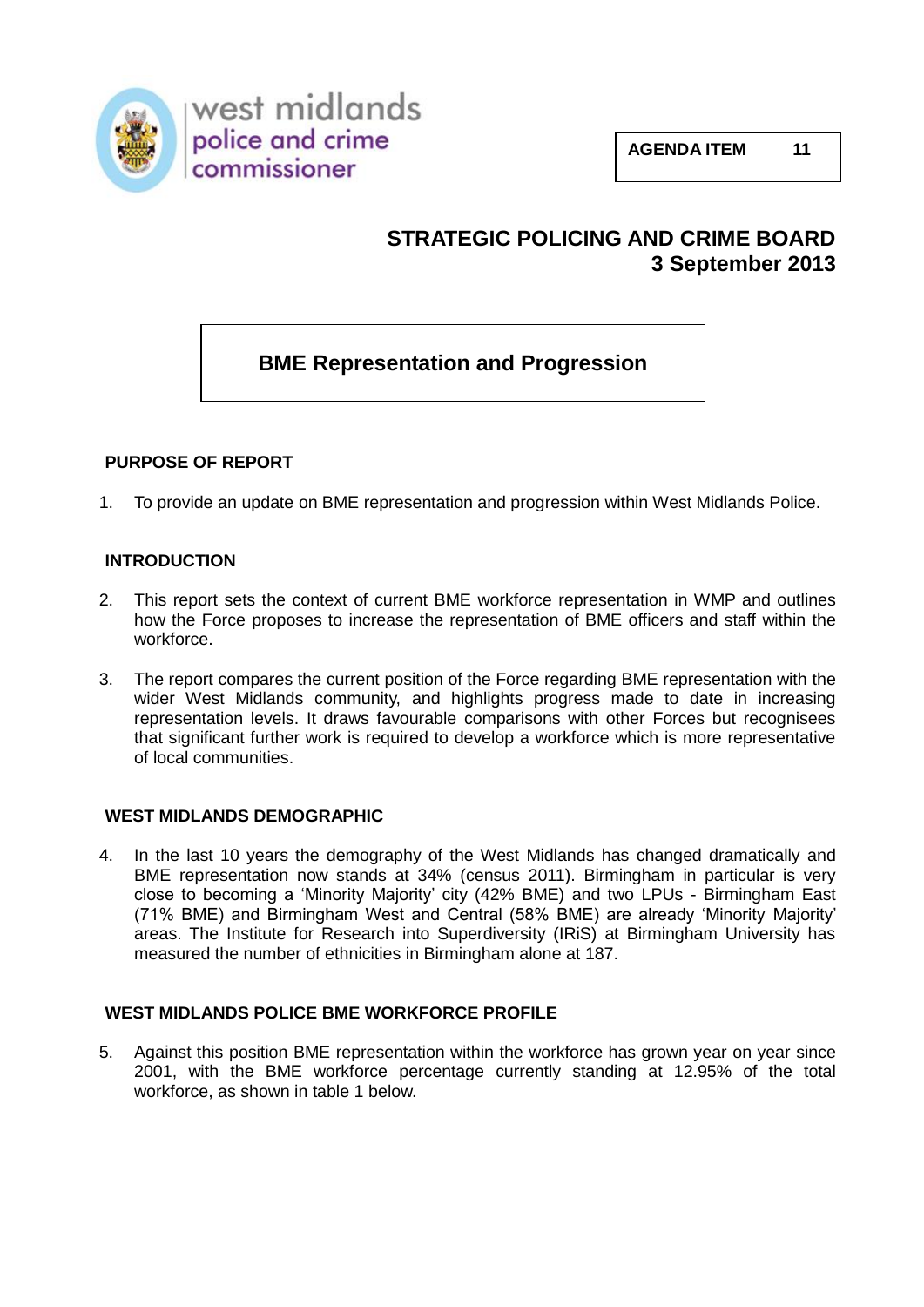# **Table 1 – Overall BME Workforce Representation**

| <b>Gender</b> | <b>Police</b><br><b>Officer</b> | <b>Specials</b> | <b>PCSO</b> | <b>Police</b><br><b>Staff</b> | Total<br>BME <sub>%</sub> |
|---------------|---------------------------------|-----------------|-------------|-------------------------------|---------------------------|
| <b>Male</b>   | 6.0%                            | 15.2%           | 6.2%        | 3.4%                          | 7.7%                      |
| <b>Female</b> | 2.4%                            | 4.8%            | 5.9%        | 7.9%                          | 5.25%                     |
| Overall %     | 8.4%                            | 20%             | 2.1%        | 11.3%                         | 12.95%                    |

- 6. These changes evidence work which has taken place both in relation to the recruitment and retention/progression of officers and staff over the last decade. The Force ceased police officer and the majority of police staff recruitment in 2010 and the increase in BME representation levels since that time largely reflects the impact of the workforce reduction programmes which have taken place over the last three years. These have had the effect of reducing the proportion of non BME groups within the Officer and Police Staff workforce. Appendix A shows the changes in workforce representation since 2001 across Police Officers, Staff, PCSOs and Special Constabulary.
- 7. In relation to the progression of BME Officers, the table below show the changes which have taken place since 2001. This reflects an increase across all ranks as illustrated in table 2 below.

|                                                |           |            |             | CН          |             | CН          |
|------------------------------------------------|-----------|------------|-------------|-------------|-------------|-------------|
| <b>Police Officer Rank</b>                     | <b>PC</b> | <b>SGT</b> | <b>INSP</b> | <b>INSP</b> | <b>SUPT</b> | <b>SUPT</b> |
| <b>Post Macpherson</b><br><b>Report (2001)</b> | 5.3%      | 4.4%       | 2.6%        | 1.9%        | $0.0\%$     | 0.0%        |
| <b>Current (2013)</b>                          | 8.6%      | $8.0\%$    | 6.2%        | 9.7%        | 12.9%       | 4.8%        |
| Overall % increase                             | 3.3%      | 3.6%       | 3.6%        | 7.8%        | 12.9%       | 4.8%        |

# **Table 2 – Changes in BME Representation, by Officer Rank.**

# **Table 3 - Changes in BME Representation by Police Staff Pay Band**

|                                   | <b>Band-</b><br>A | <b>Band-</b><br>В | <b>Band-</b><br>С | <b>Band-</b><br>D | <b>Band-</b><br>Е | M-<br><b>Band</b> | <b>Chief</b><br><b>Officer</b> | Local<br><b>Agreement</b> | <b>Other</b> |
|-----------------------------------|-------------------|-------------------|-------------------|-------------------|-------------------|-------------------|--------------------------------|---------------------------|--------------|
| 2007                              | 8.4%              | 13.2%             | 8.3%              | 6.3%              | 4.7%              | 4.9%              | 0.0%                           | 7.8%                      | 10.4%        |
| 2013                              | 12.6%             | 17.8%             | 11.7%             | 8.2%              | 7.4%              | 5.4%              | 15.1%                          | 8.5%                      | 12.4%        |
| <b>OVERALL</b><br><b>INCREASE</b> | 4.2%              | 4.6%              | 3.4%              | 2.0%              | 2.8%              | 0.5%              | 15.1%                          | 0.7%                      | 2.0%         |

8. Table 3 shows changes in BME representation within the Police Staff workforce since 2007, which is the date that the Widebanding pay structure was introduced. It shows a similar picture to changes within the Police Officer workforce, with a growth in representation across all pay bands, although again the Force is some way from reflecting community representation profiles.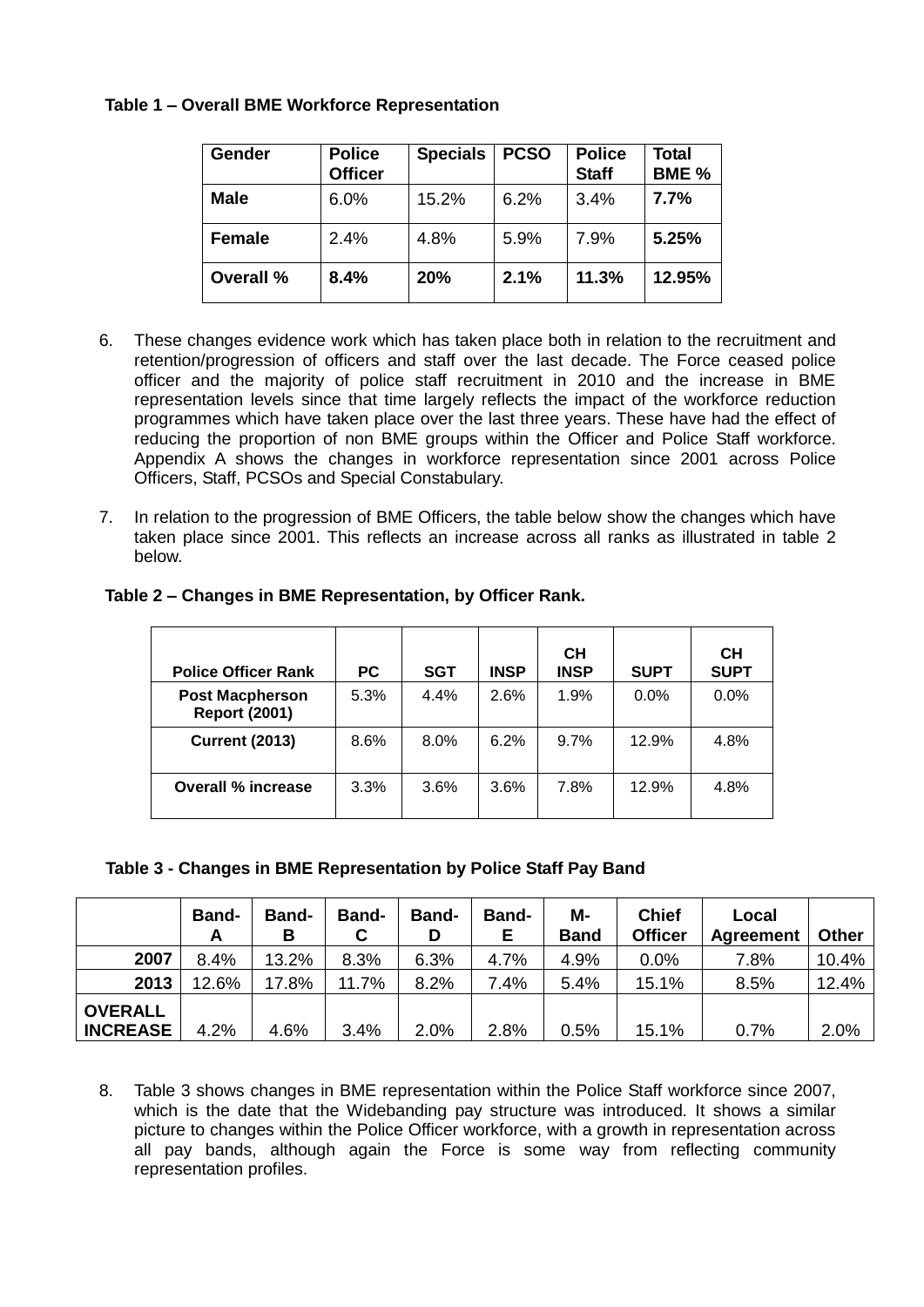9. WMP compares favourably with other Forces in terms of overall Police Officer representation reflecting work undertaken over the 12 years. However the challenge of working towards a workforce which is more representative of our local communities remains. The following table provides a comparison between West Midlands Police representation levels and those other similar forces

| <b>Force</b>              | BME % |  |  |  |
|---------------------------|-------|--|--|--|
| Met                       | 10.5  |  |  |  |
| <b>West Midlands</b>      | 8.3   |  |  |  |
| Leicestershire            | 7.0   |  |  |  |
| <b>Thames Valley</b>      | 5.0   |  |  |  |
| <b>West Yorkshire</b>     | 5.0   |  |  |  |
| <b>Greater Manchester</b> | 4.8   |  |  |  |
| Merseyside                | 3.4   |  |  |  |
| Cleveland                 | 1.7   |  |  |  |
| Northumbria               | 1.5   |  |  |  |

### **Table 3 – BME Police Officer Representation in Comparison with Other Forces (2012 Home Office data)**

# **BME PROGRESSION STRATEGY AND DELIVERY PLAN**

- 10. The Strategy and Delivery Plan, shown at Appendix B sets out the Force approach in relation to BME Progression. It is underpinned by the EDHR Strategic Objectives which were developed to discharge the Forces' Equality Duties under the Equality Act 2010.
- 11. Given the recruitment position the emphasis within the Delivery Plan remains on the progression of Officers and Staff. However work is also taking place to ensure that the Force is properly prepared in the event that Police Officer recruitment re commences at a future date.
- 12. In relation to workforce progression a number of key actions are being progressed. These include:
	- On going work involves the EDHR Team in advising Functions and LPUs on  $\bullet$ representation issues, particularly where officers and staff are under represented. Recent initiatives include work undertaken with the Operations (Firearms) and Professional Standard Department. A key aspect of future work will be to support SLTs with necessary workforce data and analysis to help them target initiatives to increase representation
	- The 'Spring Forward' Positive Action initiative, which is aimed at under represented  $\bullet$ groups in the workforce has run 4 events since November 2012. In total 80 people have attended with 30% BME representation. A further dedicated BME session is planned for the autumn, specifically aimed at BME officers and staff.
	- A number of changes to Police Promotion Processes have been introduced to increase transparency and objectivity within these processes. These have included increased use of occupational testing, ammonising application forms, more and better briefing of candidates before processes and the introduction promotion time tables to help candidate preparation. Linked to these changes specific development and briefing events are now run for BME candidates, through the Staff Support Associations. Further work is planned to develop Action Learning Sets, for and run by BME officers, to support officers considering promotion and/or posting to specialised departments. Recent consultation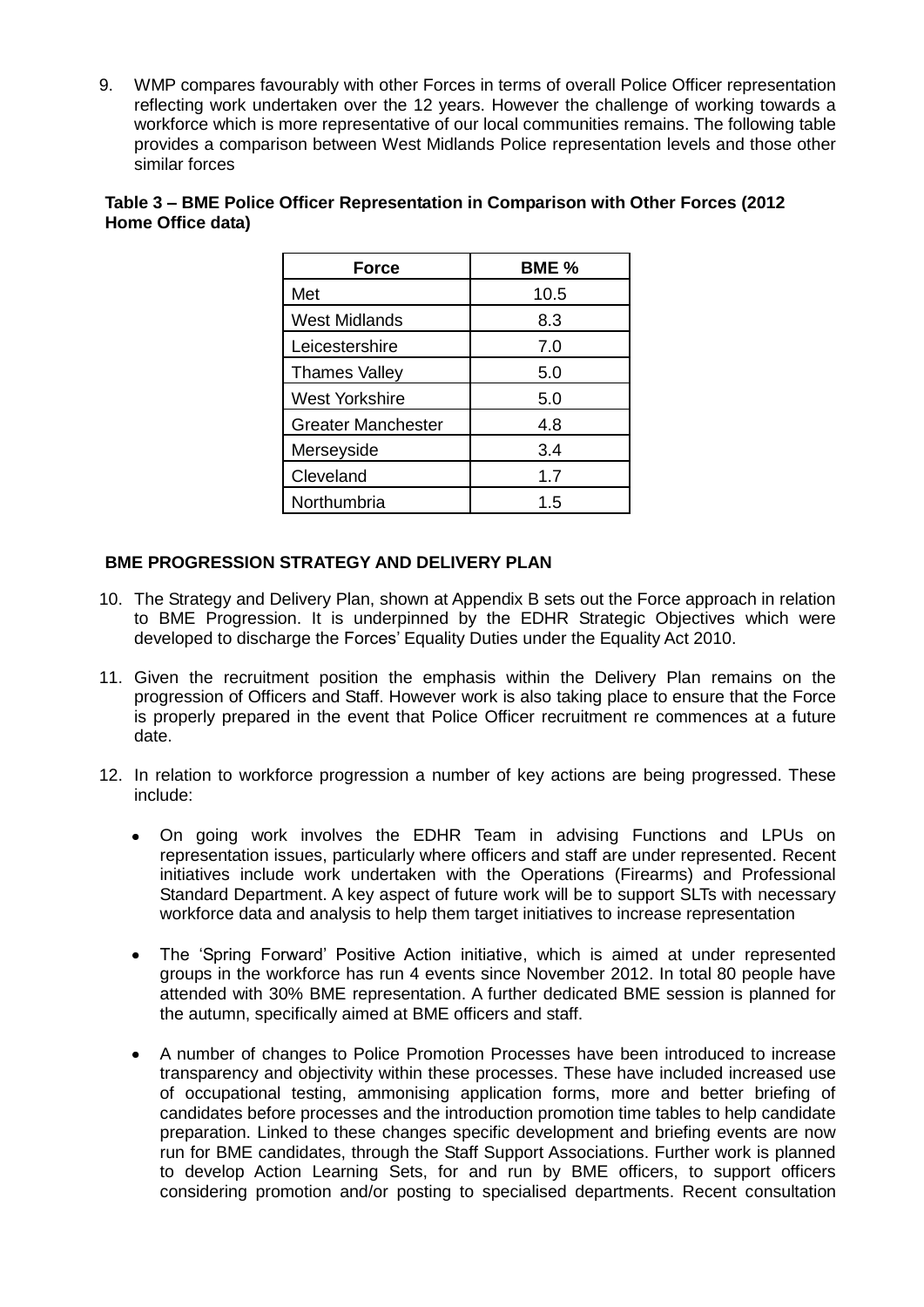with the BME Progression Group has included discussion on the impact of the changes made to police promotion processes, in relation to use of Occupational Tests and potential for more work based assessment.

- Work recently undertaken with BME Officers to prepare candidates for the current  $\bullet$ national HPDS intake, has resulted in 8 officers being shortlisted, of which 3 are from BME backgrounds. This indicates the benefits of using mentoring and related support to develop individuals.
- The Staff Support Associations regularly undertake initiatives to support their members'  $\bullet$ development for example the Association of Muslim Police's and Women in Policing tailored 'personal development days'. Recently the WMP Sikh Police Association has been formed, which will provide support to this group of Officers and Staff. Further work with the Support Associations is needed to see how they are best able to contribute to the Force Progression agenda

# **FUTURE AND PLANNED ACTIVITY**

- 13. Future work in relation to BME representation will need to have greater focus on establishing links with communities across the West Midlands to increase the engagement of BME communities in Force recruitment processes. This will build on work taking place in relation to the current recruitment project for PCSOs and Specials. This has involved contact with LPU Partnerships Officers, Key Individual Networks (KINs) and Diversity Champions to ensure that they communicate key messages to BME community groups regarding the recruitment process. This process is being reinforced through contact with Staff Support Networks and the Voluntary Chaplains network. In addition local Neighbourhood Officers have been involved to support the community engagement process and the recruitment team are also working with Job Centres and their Partners to the support engagement with local communities.
- 14. Learning and experience from these recruitment campaigns will inform the Force's longer term approach to recruitment and community engagement. There may in future also be opportunities to work with our partners to publicise recruitment events and campaigns, in support of a joint positive action agenda. To support delivery of the current and future work programme a secondee has been recruited for 12 months, who will take the lead role in working with local SLTs, HR Managers and the Support Staff Associations. In addition they will work closely with colleagues working on the Succession Planning and Talent Development, to ensure representation issues are incorporated into this wider strand of work.

# **CONCLUSIONS**

15. The BME Strategy/Delivery Plan seeks to address BME progression across both the Police Officer and Police Staff workforce. In the longer term it will be important to develop strong links with underrepresented communities by utilising opportunities available through local policing networks, KINs and with partner agencies. This aspect of the strategy will take longer to become established, but should provide a sustainable basis from which to make progress in relation to both BME progression and representation.

# **TIMELINE FOR DELIVERY**

16. Delivery of the BME Progression Strategy and Delivery Plan is ongoing, however it is expected that through the implementation of the above activities that successful outcomes will be achieved over the next 12 months. Further reports will be presented to the Strategic Policing and Crime Board, as delivery of the Plan progresses